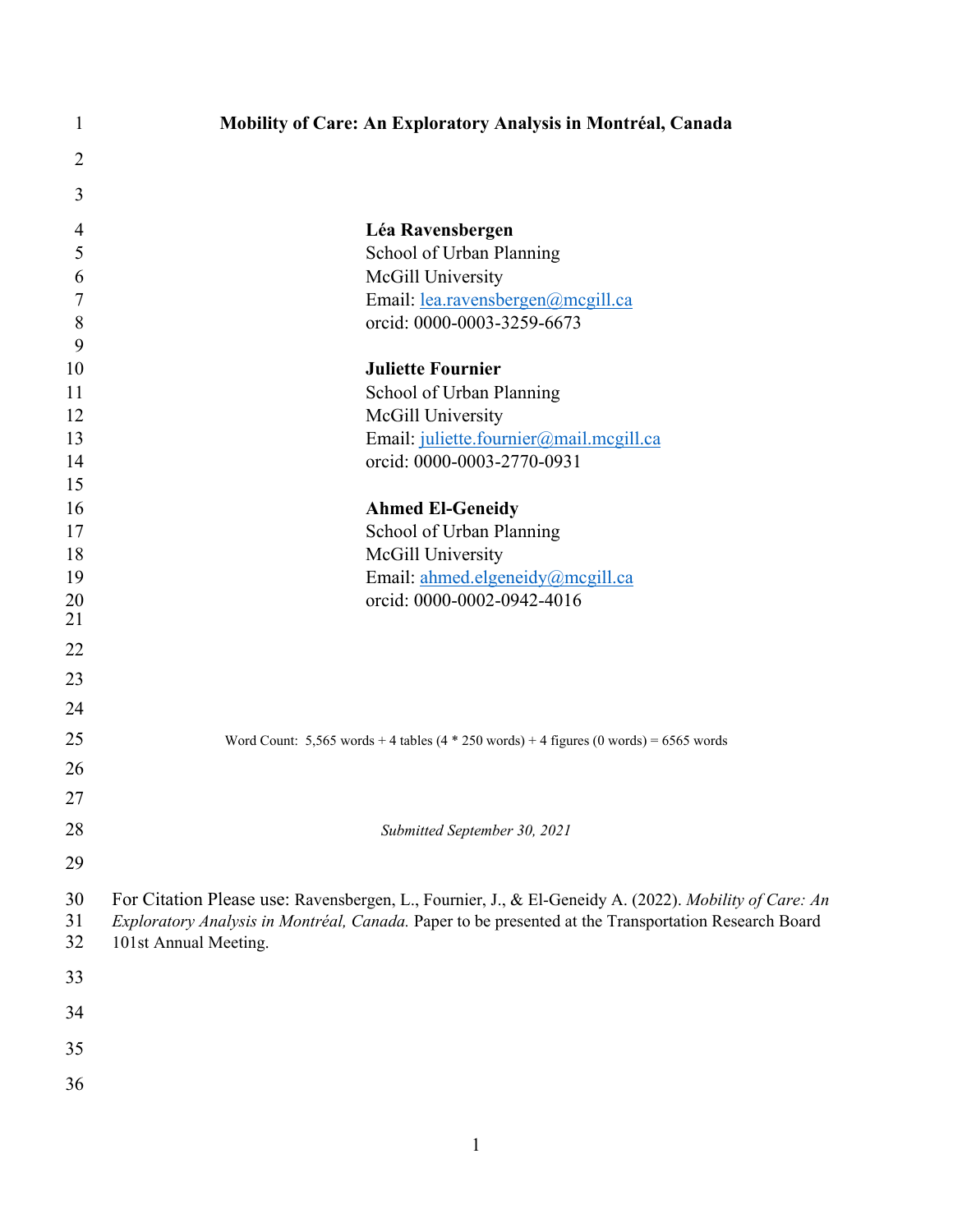#### 1 **Mobility of Care: An Exploratory Analysis in Montréal, Canada**

2

### 3 **ABSTRACT**

4 Mobility of care refers to the daily travel required to complete care labour such as travel to the 5 grocery store, or to escort children. Though past research has examined the distribution of 6 individual types of household-serving travel, little research to date, especially in the North 7 American context, has examined mobility of care which combines all travel required to fulfill a 8 household's care needs. This paper presents the results of an exploratory analysis of mobility of 9 care drawing on Montréal's 2018 Origin-Destination Survey. Specifically, we explore who 10 completes this type of travel and how this mobility is completed. Findings indicate that mobility 11 of care comprises 28% of adults' daily mobility. Further, women are found to complete more of 12 this type of travel than men, especially women from lower-income households. The presence of 13 children in the household further widens this gendered gap, though the number of children 14 present does not alter this trend greatly. Mobility of care are shorter on average than other types 15 of travel and are frequently completed as part of a trip-chain. Further, car use and active modes 16 are more frequently used for mobility of care than other types of travel, while the opposite is true 17 for public transport. The use of public transport for mobility of care trips is greater amongst 18 women than men, especially those living in lower-income households. Taken together, results 19 highlight the importance for practitioners to explicitly address mobility of care in transport 20 planning, and particularly in public transport planning. 21 **Keywords**: Mobility of Care; Household-Serving Travel; Gender; Income; Public Transportation 22 23 24 25 26 27 28 29 30 31 32 33 34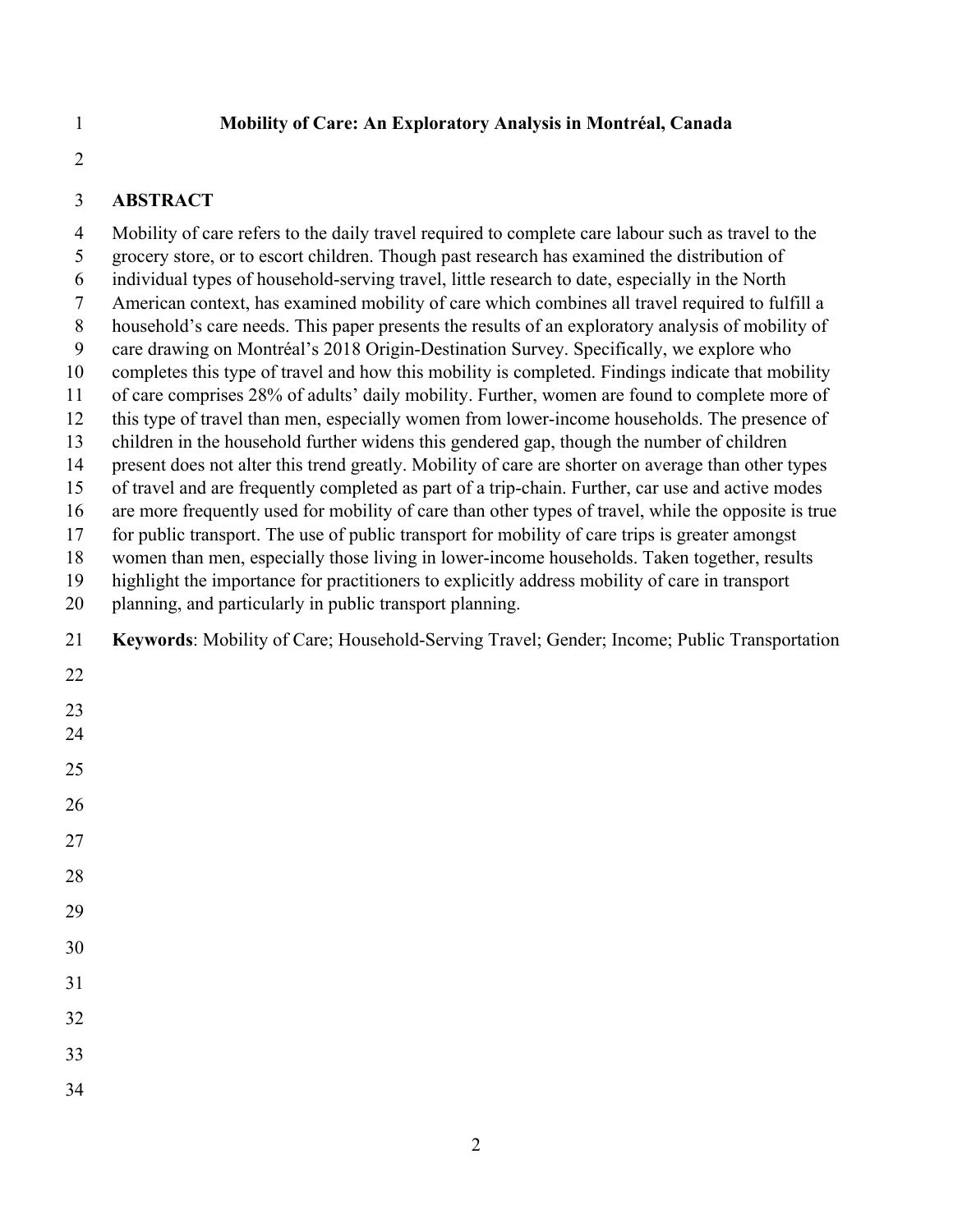### 1 **INTRODUCTION**

- 2 Coined by Sánchez de Madariaga (*1)*, mobility of care refers to all the travel required to perform
- 3 care work, i.e. the "unpaid work carried out by adults having responsibility for children and other
- 4 non-physically autonomous individuals, as well as those activities needed for the upkeep of the
- 5 home" (p. 147). The concept was developed as a counterpart to mobility for paid employment.
- 6 Though mobility for paid employment is well studied, mobility of care is rarely explicitly
- 7 considered in urban transport planning. Trips linked to care activities such as grocery shopping
- 8 and dropping off/picking up children are essential and must be made regularly. Further,
- 9 preliminary evidence indicates that they comprise a large proportion of daily travel (*2*). In one
- 10 study, the total number of trips made for the purposes of care is close to the total number of trips
- 11 made for employment, at least amongst those within the age-range of having children (*2*).
- 12 Mobility of care may also warrant special consideration amongst transport planners aiming to
- 13 reduce cities' carbon footprints by discouraging travel by car for frequent trips and encouraging
- 14 more sustainable travel modes. Preliminary research has found that this type of travel may be
- 15 considered easier to complete by car than by more sustainable modes such as walking, cycling,
- 16 and public transport because mobility of care tends to include carrying items (groceries, library
- 17 books, etc.) or children (*3*). Therefore, a careful consideration of mobility of care is required in
- 18 policies aiming to encourage sustainable mobility.
- 19 Mobility of care are also important when it comes to transport equity. Past research looking at
- 20 the distribution of household-serving travel has found that it is disproportionately completed by
- 21 women (*4-7*) and preliminary work examining mobility of care, the sum of all household-serving
- 22 travel, has also found this trend (*1; 2*). Therefore, considerations of mobility of care may be
- 23 integral to gender-mainstreaming in urban planning. This paper contributes to the nascent
- 24 literature on mobility of care by presenting the results of an exploratory analysis in Montréal,
- 25 Canada. Drawing on the 2018 Origin-Destination Survey, this study quantifies mobility of care
- 26 and examines who completes this type of mobility, as well as how people travel for care
- 27 purposes.

## 28 **LITERATURE REVIEW**

- 29 The gendered distribution of household labour received ample attention in the literature. Women
- 30 today tend to be responsible for more household labour than men in many geographic contexts;
- 31 even though their participation in paid employment has grown over time (*8*). For instance, in the
- 32 United States, women spend 27 hours per week on average doing unpaid household work,
- 33 compared to men's 16 hours per week (*9*). In Quebec, women and men spend similar amounts of
- 34 time being 'active', i.e., executing paid or unpaid work in a day (7.7 hours for women vs. 7.5
- 35 hours for men). However, women and men spend this 'active' time differently: women spend
- 36 more time on average completing domestic chores (3.8 hours per day vs. 2.6 hours) while men
- 37 spend more time on average working (4.9 hours per day vs. 3.9 hours) (*10*). Because many
- 38 aspects of household labour require travel, this disproportionate distribution of domestic work
- 39 has been argued to contribute toward gendered differences in travel behaviour.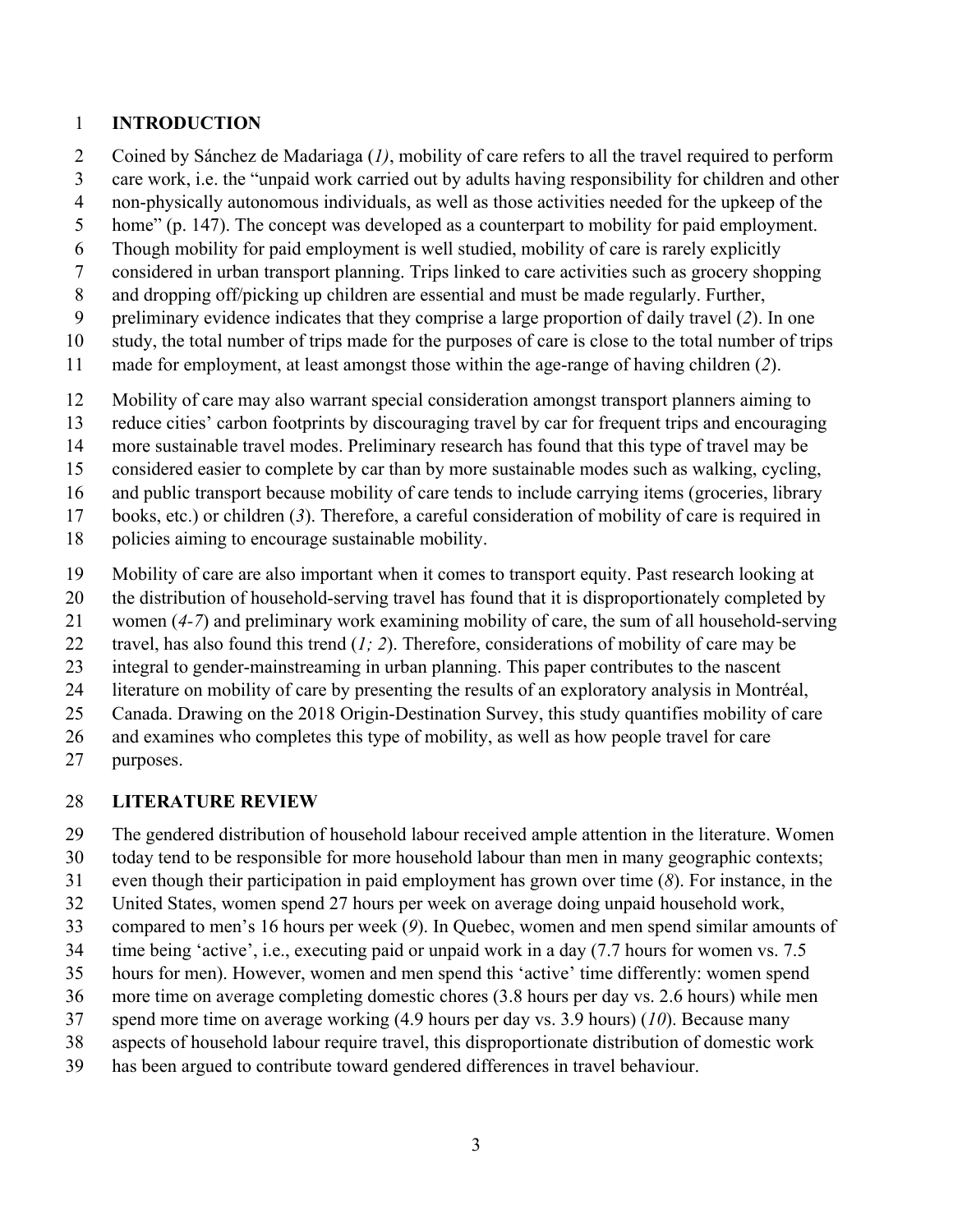- 1 Research has examined the gendered distribution of household-serving travel. For instance,
- 2 studies have found that women make more shopping trips (*5*) and run more errands (*4*) than men.
- 3 Further, children are at least five times more likely to travel with their mothers than with their
- 4 fathers (*6*). Women have also been found to escort their grandchildren more than men (*7*) and to
- 5 complete the bulk elder care (*11*), which would likely result in more travel for care purposes.
- 6 Finally, women have been found to be responsible for planning mobilities of care, even when a
- 7 male partner undertakes them (*12*). Of course, gender does not exist in isolation, but intersects
- 8 with other aspects of difference such as class, race, age, and ability (*13*). Though many studies
- 9 have found gendered discrepancies in household-serving travel, less research has examined how
- 10 these travel characteristics vary across intersecting axes of identity. We address this research gap
- 11 in this paper by considering the distribution of mobility of care across gender and income.
- 12 Further, though a large body of work examined household-serving travel, research have only
- 13 recently begun to consider mobility of care. Research on mobility of care differentiates from that
- 14 on household-serving travel as it considers all care trips as a whole instead of considering
- 15 different care trips individually. In doing so, it highlight the sheer significance of this type of
- 16 travel, travel that Sánchez de Madariaga (*1)* argues is under-quantified, undervalued, and
- 17 rendered invisible due to gender bias in the way we gather, interpret, analyze, and visually
- 18 represent travel data. Research on mobility of care has examined the challenges as well as the
- 19 opportunities of completing this type of travel by bicycle (*14-16*). Other research has examined
- 20 mobility of care amongst older adults (*17*), some of which considers the burden of this mobility
- 21 on both care recipients and care givers (*18*). Finally, an Australian paper argues that major
- 22 transport investments are built and planned to benefit commuting patterns, a prioritization that
- 23 hinders child-friendly mobility and mobility of care (*19*).
- 24 Beyond seminal pieces by Sánchez de Madariaga (*1; 2*), little work has quantified mobility of
- 25 care, none of which is set in the North American context. Further, the trip characteristics of this
- 26 mobility has yet to be examined. Also, while women have been found to complete more mobility
- 27 of care than men, little work how the distribution of mobility of care varies across gender and
- 28 other axes of identity, a research gap recently outlined by Grant-Smith (*19)*. We address these
- 29 research gaps in this study by quantifying mobility of care in a North American city and
- 30 exploring who completed this care across gender and incomes as well as how they make care
- 31 trips.

## 32 **DATA AND METHODS**

- 33 This study uses data from the 2018 Montréal Origin Destination (OD) Survey, the most recent
- 34 publicly available edition (*20*). Conducted every five years since 1970, the Montréal OD Survey
- 35 is a large-scale travel survey completed by a random sample of five percent of the Montréal
- 36 population. Respondents provide information on their household (location, number of residents,
- 37 car ownership, income), their household's occupants (age, gender, driver's license ownership,
- 38 etc.), and are asked to detail each resident's travel behaviour over the preceding 24-hour week-
- 39 day period (origin, destination, time of departure, motive, and mode for each trip). The OD
- 40 contains more than 360,000 trips. The analysis for this study focuses on trips conducted by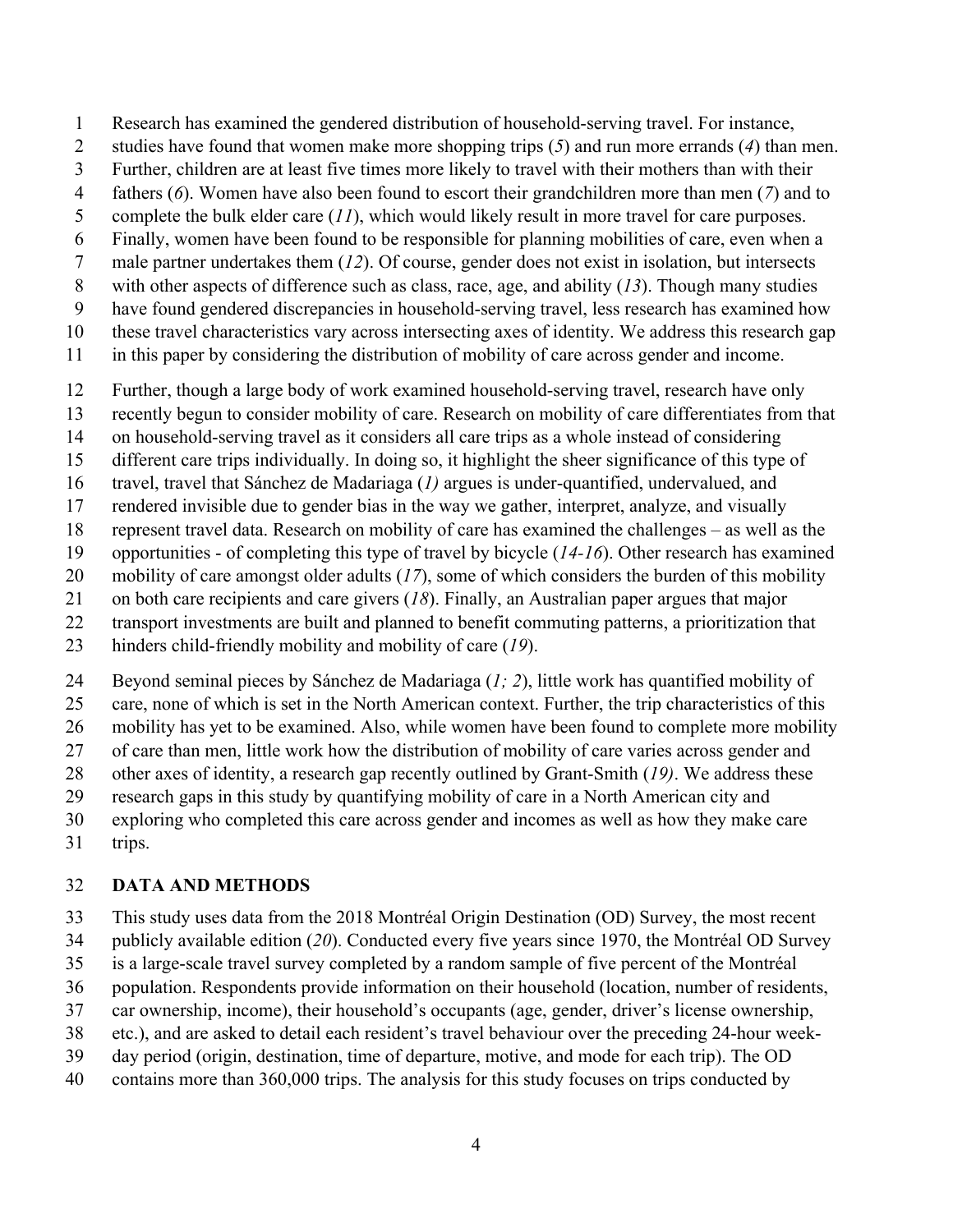- 1 individuals between 25 and 60 years old. This age group was selected because people in this age-
- 2 range are more likely to perform care labour, rather than benefit from others' care.
- 3 The first step of the analysis involved quantifying mobility of care from the OD Survey. Here,
- 4 we followed Sanchez de Madariaga (*2)*'s method where two thirds of trips labeled as shopping,
- 5 one third of trips with the motive "visiting someone" and all the trips with motive "health", "pick
- 6 up someone" and "accompany someone" are considered mobility of care. Though this method
- 7 provides only an approximation of mobility of care, previous research has developed survey
- 8 methodology to capture actual mobility of care and found that the original method used by
- 9 Sanchez de Madariaga (*2)* closely resembles actual mobilities of care.
- 10 Once care trips were identified, we analyzed how they were distributed across gender, income,
- 11 and presence of children in the household. Although gender is more complex than the
- 12 male/female binary, Montréal's OD survey only allows these two options. Therefore, we had to
- 13 rely on these over simplistic categorizations in this paper. The decision was made to identify
- 14 male-female differences in all types of households (i.e., single parent, and multi-parent (i.e., 2+
- 15 adults, regardless of sex/gender composition) households). This was done to avoid
- 16 heteronormative assumptions about two-parent households. When assessing how the presence of
- 17 children influenced mobility of care, we only considered children 12 years of age and under
- 18 because previous research has found that children in this age-range are more dependent on their
- 19 parents to meet their travel needs (*21*).
- 20 Then, the ways in which residents complete this type of mobility was analyzed. Here, we
- 21 investigated travel mode, trip duration, and whether the trip was part of a chain or not. Travel
- 22 mode was provided in the OD Survey. Trip duration, on the other hand, was generated using the
- 23 R statistical software program *r5r* (*22*). The OD Survey provided each journey's departure time.
- 24 All trips were generated on the same date, a random non-holiday weekday in 2018 meant to
- 25 represent typical travel conditions. For car trips, local speed limits were obtained from Open
- 26 Street Maps. Because this did not include congestion, a linear regression model was calculated
- 27 based on a sample month of trips (February 2020) in Montréal with congested times generated
- 28 by the Google API to apply a congestion factor. For public transit trip durations, public transit
- 29 providers operating during the OD survey time period's General Transit Feed Specification
- 30 (GTFS) feeds were acquired from the Open Mobility Website. Finally, we defined trip chains 31 based on spatial location. Trip-chains are defined as instances where a succession of trips
- 32 occurred (at least two) where the first trip begins, and last trip ends at the home location. For
- 33 example, a parent accompanying their child from home to school in the morning, then going
- 34 directly to work, followed by picking up groceries on their way home from work was considered
- 35 a chain of 3 trips (accompanying someone, work, and shopping).

## 36 **RESULTS**

- 37 This results section contains two sub-sections. The first quantifies mobility of care and explores
- 38 who complete these trips. The second examines how these trips are completed by exploring trip
- 39 mode, length, and whether the trips are part of a chain or not.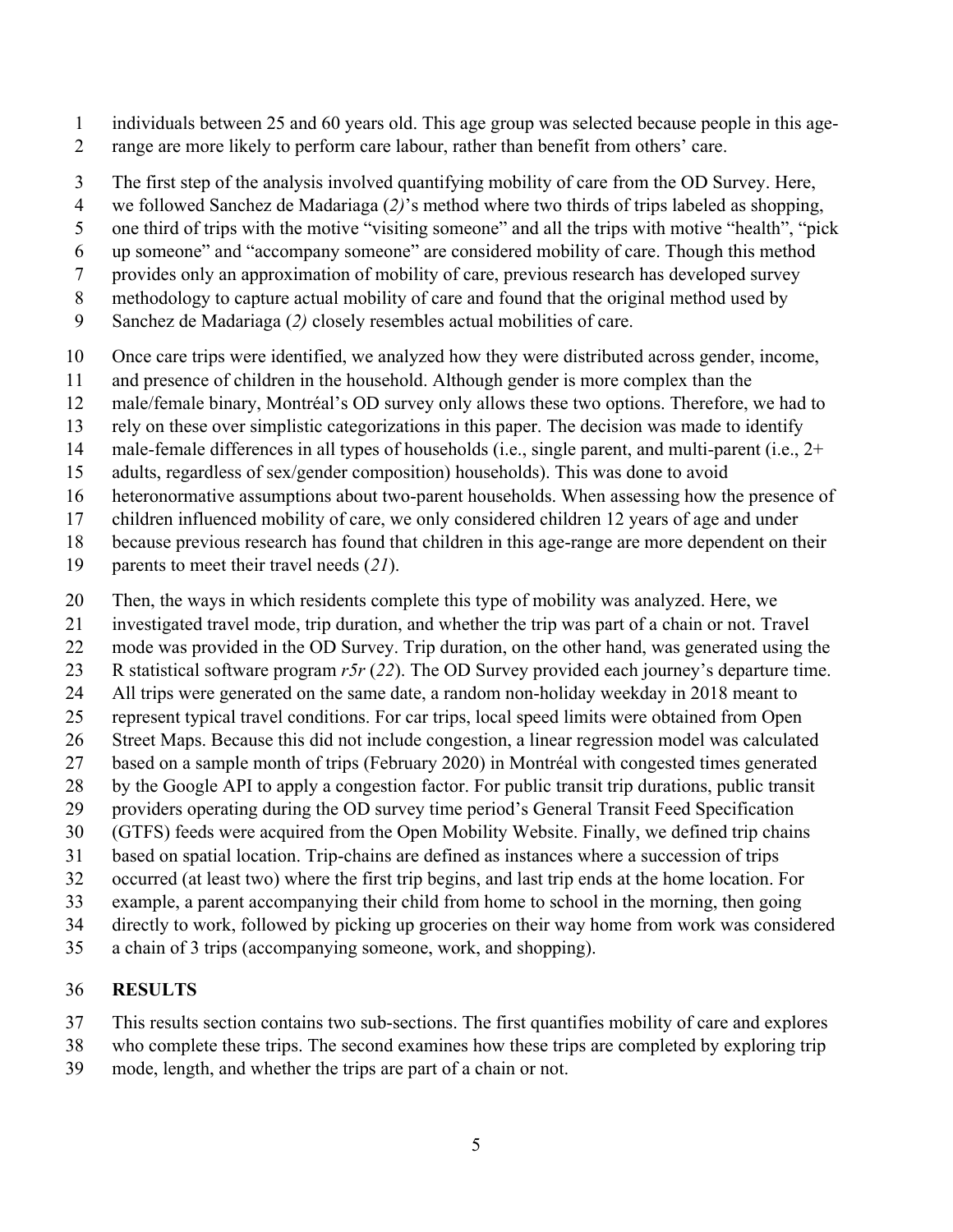### 1 **Who Completes Mobility of Care?**

- 2 Following the method put forth by Sanchez de Madariaga (*2)*, results indicate that 28% of daily
- 3 trips comprise mobility of care (Figure 1). When the sample is expanded to the population of
- 4 Montréal adults aged between 25 to 60 years old, mobility of care represents 915,000 daily trips.
- 5 Mobility of care therefore comprise three times the number of trips than those for leisure and
- 6 only 20% less than those for work. The bulk of care trips  $(60\%)$  involve escorting others
- 7 (accompanying someone or picking someone up). Of these trips, men made 41.8%, leaving the
- 8 rest, 58.2%, to women. These results confirm that mobility of care is not distributed equally
- 9 amongst men and women.



11 *Figure 1- Summary of Daily Mobility (adults between 25 and 60 years old)* 

12

- 13 Figure 2 highlights the distribution of men and women's travel by trip purpose. Though all trip
- 14 purposes vary by gender at p < 0.05, major differences exist when it comes to work and mobility
- 15 of care. Namely, mobility of care represents 32% of women daily mobility and 25% for men.
- 16 Travel to and from work, on the other hand, comprises 52% of men's mobility, compared to 44%
- 17 of women's mobility.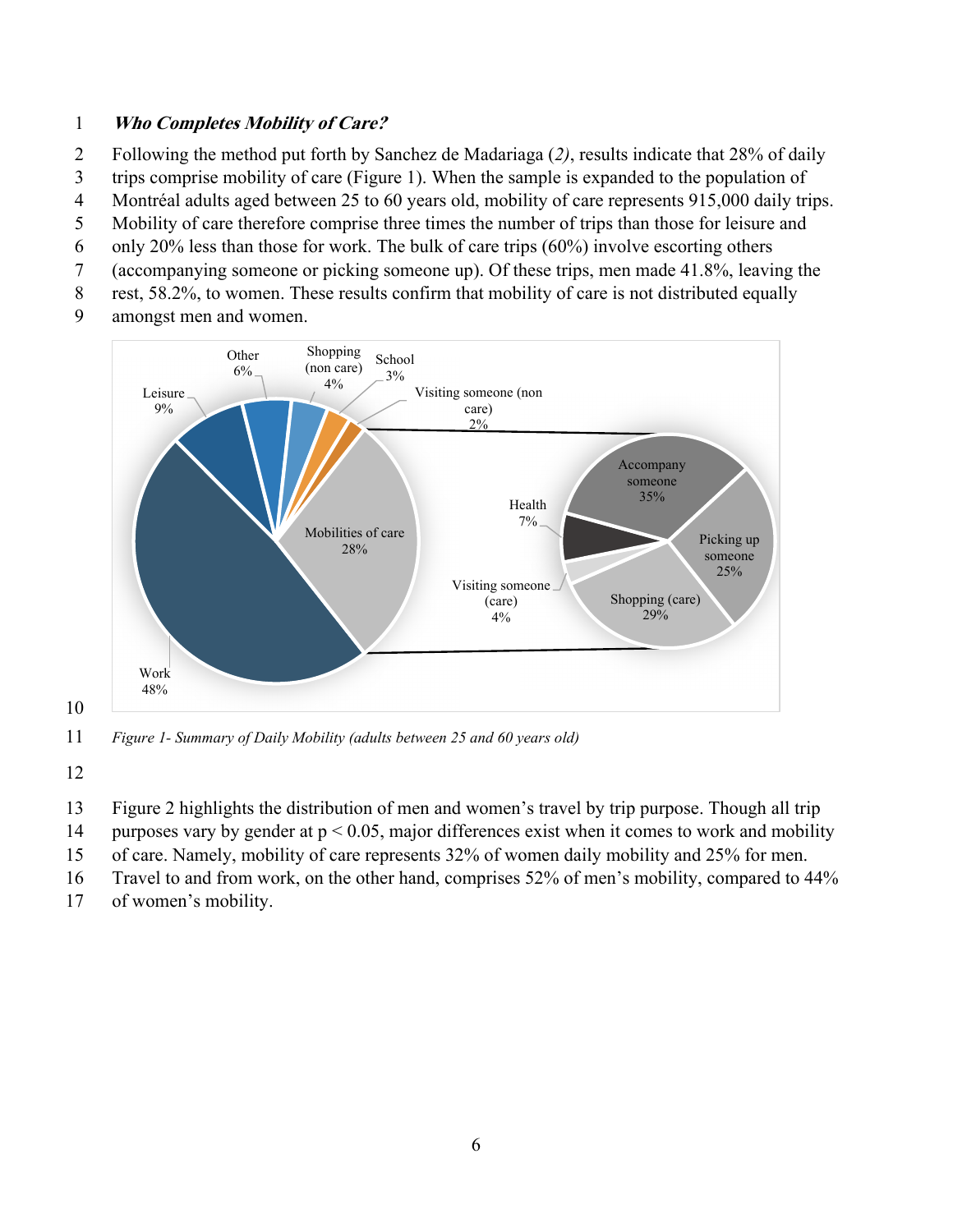

2 *Figure 2: Daily Mobility Trip Purpose by Gender* 

3

1

4 The exploratory analyses revealed that gender was not the only social factors that influences the 5 distribution of mobility of care. Indeed, the intersection of gender and income revealed an

6 interesting pattern. Namely, as household income increases, the division of care trips becomes

7 more equitable (Figure 3). In lower income households (\$60,000 and lower), women complete

- 8 50% more care trips than men. This gap reduces to 22% in households earning \$150,000 or
- 9 more.



11 *Figure 3: Proportion of Care Trips Between Gender by Household Income*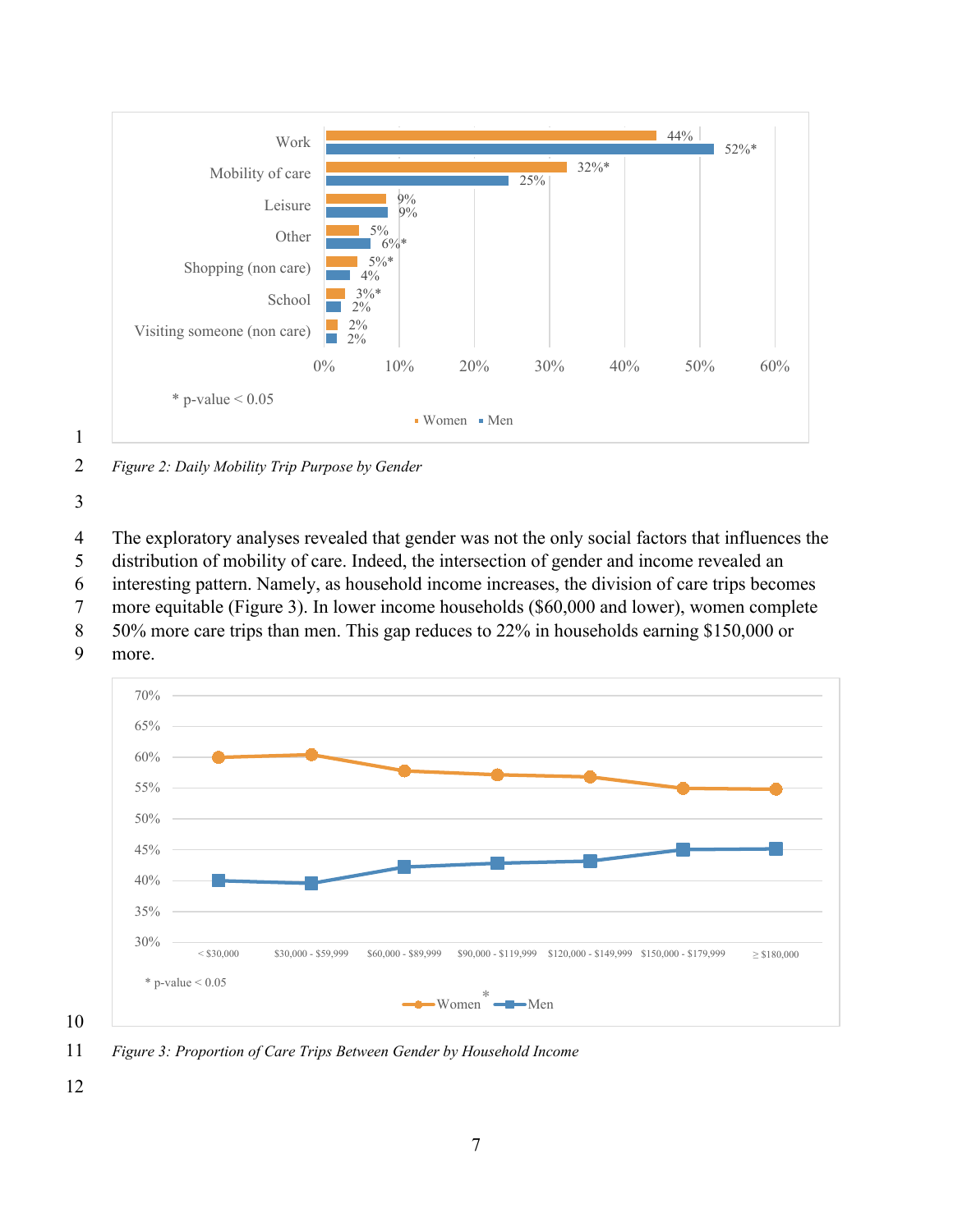1 Finally, the presence of children in the household was also found to influence the proportion of

2 daily travel that comprises mobility of care (Table 1). In fact, having at least one child in the

3 household doubles the share of mobility of care trips (20% to 42%). A gradient in mobility of

4 care exists whereby additional children in the household result in higher shares of mobility of

5 care. In fact, care trips represent 38% of adult's mobility in households with one child. A second

6 child increases this share to 45% (an increase of 7%). However, the presence of more than three

7 children only increases this share by 2%.

8 *Table 1 Percentage of Daily Trips Dedicated to Care by Number of Children (≤12 years) and Household Income* 

|                                       | <b>All Incomes</b> | $\leq$ \$ 59,999 | \$60,000 - \$150,000 | $\geq$ \$ 150,000 |
|---------------------------------------|--------------------|------------------|----------------------|-------------------|
| Households without<br>children        | 19.78%             | 22.18%           | 18.91%               | 18.67%            |
| Households with at<br>least one child | 42.22%             | 45.40%           | 42.04%               | 39.97%            |
| 1 Child Households                    | 37.79%             | 40.81%           | 37.53%               | 35.40%            |
| 2 Child Households                    | 44.81%             | 49.05%           | 44.44%               | 42.63%            |
| $3+$ Child Households                 | 47.12%             | 49.07%           | 47.25%               | 43.34%            |

#### 9

10 Children were also found to influence the gendered distribution of mobility of care (**Error!** 

11 **Reference source not found.**). Simply put, the gendered distribution of mobility of care gap

12 widens when there are children in the home. Compared to households without children, women

13 in households with one child complete 5% more of the mobility of care while men do 5% less

14 resulting in a 10% difference in care trips. Interestingly, the number of children in the household

15 does not influence this gendered division greatly. In fact, the burden of care trips on women does

16 not change significantly when there is one or three children in the household (61.39% vs

17 61.75%).

18 Income plays a role here again: households with children and the highest incomes have the

19 smallest gendered gaps in mobility of care while those with the lowest incomes have the largest

20 (**Error! Reference source not found.**). Indeed, women living in households with at least 1 child

21 under 12 and household incomes under 30,000\$ make 68% of the care trips. Women in the same

22 situation but in households earning \$150,000 or more make 10% less mobility of care (58%).

23 Income also influences the share of care trips in daily mobility. In households with higher

24 incomes, mobility of care represents a lower portion of adults' daily mobility, no matter the

25 number of children. For example, in households with at least one child, care trips share decreases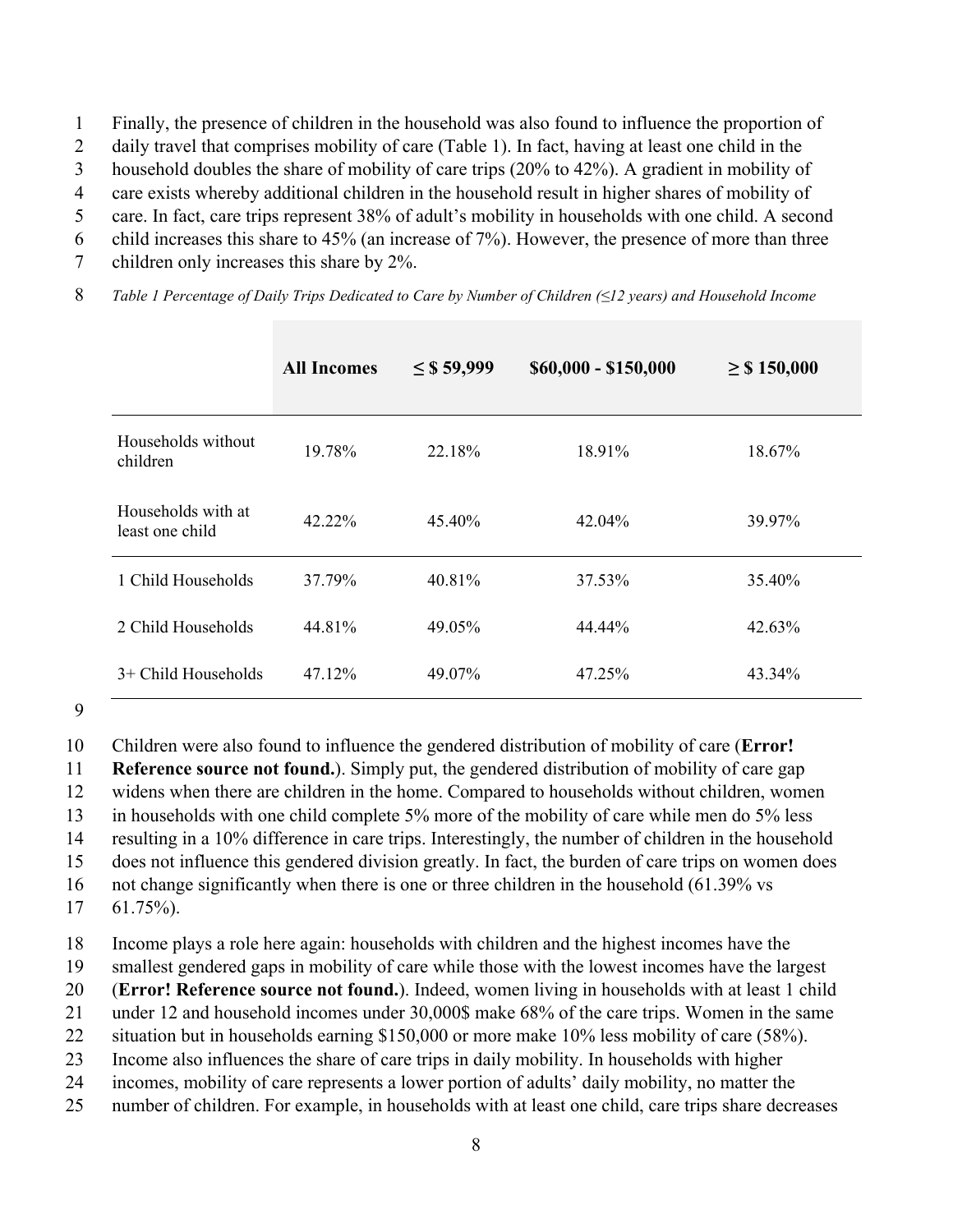- 1 from 45.50% in households with lower incomes to 40% in households with higher incomes
- 2 (**Error! Reference source not found.Error! Reference source not found.**).

|                                             | <b>All Incomes</b> |        | < \$60,000 |        | \$60,000 - \$150,000 |        | $\geq$ \$150,000 |        |
|---------------------------------------------|--------------------|--------|------------|--------|----------------------|--------|------------------|--------|
|                                             | Women              | Men    | Women      | Men    | Women                | Men    | Women            | Men    |
| Households<br>without<br>children           | 55.15%             | 44.85% | 55.68%     | 44.32% | 53.97%               | 46.03% | 51.58%           | 48.42% |
| Households<br>with at<br>least one<br>child | 60.30%             | 39.70% | 64.68%     | 35.32% | 59.26%               | 40.74% | 56.66%           | 43.34% |
| 1 Child<br>Households                       | 61.39%             | 38.61% | 67.76%     | 32.24% | 58.21%               | 41.79% | 57.98%           | 42.02% |
| 2 Child<br>Households                       | 58.96%             | 41.04% | 64.22%     | 35.78% | 58.28%               | 41.72% | 55.72%           | 44.28% |
| $3+$ Child<br>Households                    | 61.75%             | 38.25% | 59.03%     | 40.97% | 64.69%               | 35.31% | 56.96%           | 43.04% |

3 *Table 2 Gendered Distribution of Mobility of Care by Presence of Children (≤12 years) and Household Income* 

#### 4

#### 5 **How are Care Trips Made?**

6 With regards to mode share, mobility of care trips are more frequently made by car and with 7 active modes than by public transport (Table 3). Indeed, car use is 7.62% higher for care trips 8 than for work trips, regardless of gender. Further, the use of active modes of transport (walking 9 and cycling) is approximately two times greater for care trips than work trips. However, public 10 transport use for care trips is 2.5 times lower than for work trips. While little difference was 11 identified between men and women's use of active modes for mobility of care, women were 12 found to complete a greater proportion of both work and care trips by transit and a lower 13 proportion by car than men ( $p < 0.05$ ).

- 14
- 15
- 16
- 17
- 18
- 19
- 20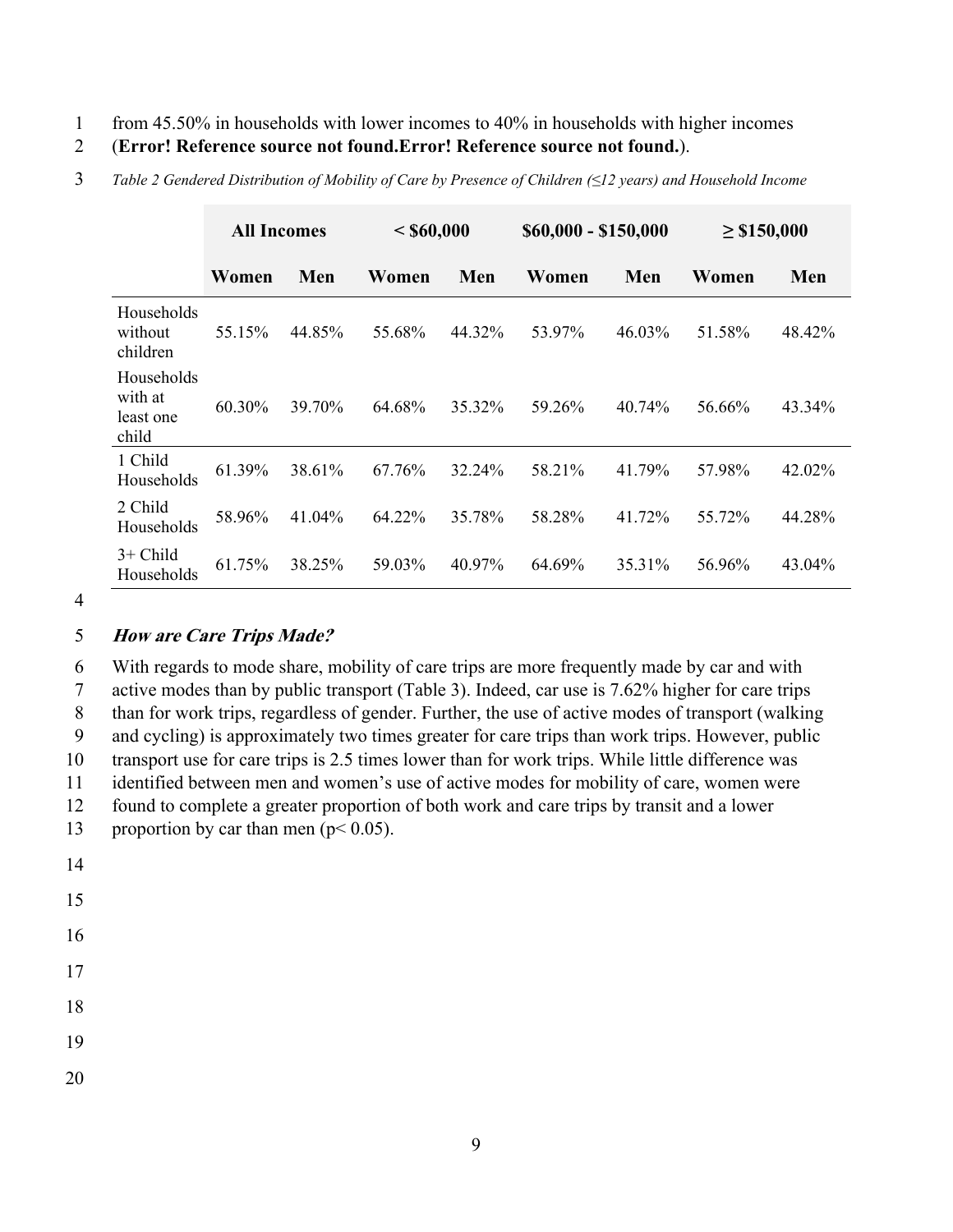|  | Table 3 - Mode share of work and care trips by gender |  |
|--|-------------------------------------------------------|--|
|--|-------------------------------------------------------|--|

|              | Car        |            |            | <b>Public transportation</b> | <b>Active transportation</b> |                       |
|--------------|------------|------------|------------|------------------------------|------------------------------|-----------------------|
|              | Care trips | Work trips | Care trips | Work trips                   | Care trips                   | Work trips            |
| <b>WOMEN</b> | 81.60%     | 73.41%     | $6.42\%*$  | $20.00\%$ <sup>*</sup>       | $11.37\%*$                   | $5.94\%$ <sup>†</sup> |
| <b>MEN</b>   | 83.29%*    | 75.83%*    | 4.96%      | $17.55\%$                    | $11.11\%$                    | 5.93%                 |
| <b>TOTAL</b> | 82.30%     | 74.68%     | 5.81%      | 18.72%                       | 11.26%                       | 5.93%                 |

\* Differences between men and women are statistically different (p-value  $< 0.05$ )

 $\dagger$  Differences between men and women not statistically different (p-value  $> 0.05$ )

 $\begin{array}{c} 2 \\ 3 \\ 4 \end{array}$ 

5 Though public transport is less commonly used for mobility of care than cars or even active

6 travel modes, Figure 4 demonstrates income disparities in public transport use for this type of

7 travel. Namely, as income increases, the use of public transport for care trips decreases. This is

8 most pronounced for adults living in households with incomes lower than \$30,000 per year.

9 These lower income residents use public transport for mobility of care almost three times as

- 10 much those earning higher incomes (14% vs. 5%). Further, no matter the household income,
- 11 women use public transport to complete care trips more than men (p <0.05). While this gendered
- 12 division in public transport use for mobility of care exist across all income groups, the disparity
- 13 is far larger amongst lower income households where women make 5% more care trips using
- 14 public transport than men (16% vs. 11%).



16 *Figure 4: Share of Public Transport Used for Care Trips by Income and Gender* 

- 17 In terms of trip duration, care trips were found to be shorter than all other trips. In fact,
- 18 Montréalers spend an average of 16 minutes by car (congestion time taken into account) to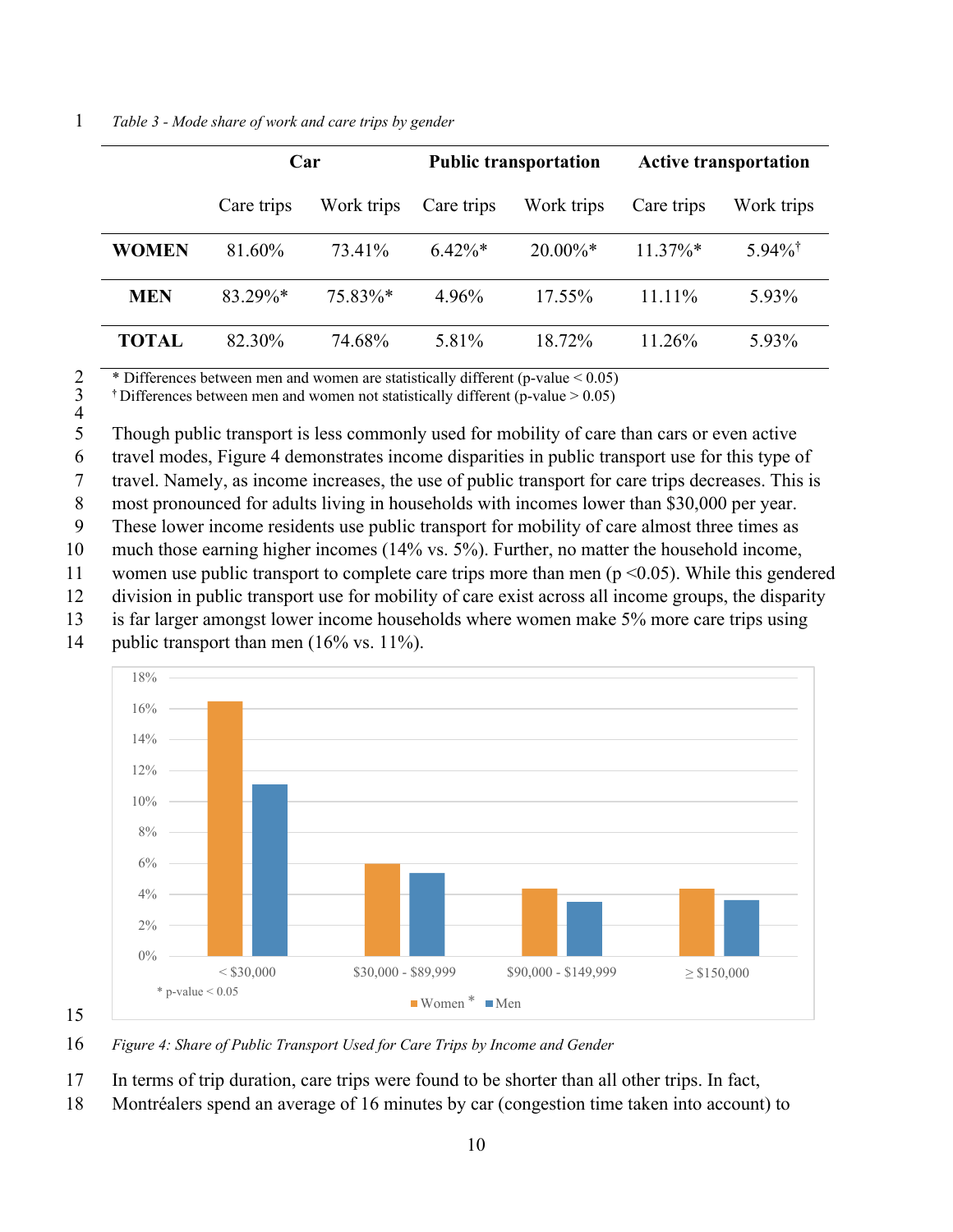1 complete care trips compared to 25 minutes, which is the average duration of all other trips. This

2 trend was identified for trips using public transport as well, where the average trip for care

3 purposes was 6 minutes shorter than those for all other purposes (36 vs. 42 minutes). Differences

4 in trip length by gender and the presence of children in the household are not reported herein as 5 none were identified.

6 Over half of mobility of care trips (59.55%) are part of a trip chain, i.e., people frequently 7 combine travel for car with travel for other purposes. When comparing care trips made as part of 8 a chain and those not part of a chain, it becomes evident that completing care trips in chains 9 increases the use of car and public transport and decreases the active transport use (Table 4). 10 This trend is starker for car use which increases by 7% and active travel which decreases by 8%. 11 Gendered differences in mode share were identified as well (Table 4). For instance, 16.44% of 12 women's work trips are part of a chain which includes at least one care trip compared to 12.28% 13 for men. Consequently, women are 34% more likely than men to achieve at least one care trip on 14 their way to (or from) work. When completing care trips as part of a chain, men were more likely 15 to use a car while women were more likely to use public transport and active transport, though

16 the latter difference is minor ( $p < 0.05$ ).

17 *Table 4: Mode share of chained and not chained care trips*

|              |         | Care trips not part of a chain |                          | Care trips part of a chain |                          |                          |
|--------------|---------|--------------------------------|--------------------------|----------------------------|--------------------------|--------------------------|
|              | Car     | Public<br>transportation       | Active<br>transportation | Car                        | Public<br>transportation | Active<br>transportation |
| <b>WOMEN</b> | 77.38%  | $5.50\%*$                      | $16.27\%*$               | 84.44%                     | $7.05\%*$                | $8.07\%$ *               |
| <b>MEN</b>   | 79.07%* | $4.21\%$                       | 15.82%                   | $86.18\%$                  | 5.47%                    | 7.89%                    |
| TOTAL        | 78.09%  | 4.96%                          | 16.08%                   | 85.28%                     | $6.40\%$                 | $8.00\%$                 |

18  $\overline{\phantom{a}}$  \* Differences between men and women are statistically different (p-value  $\leq 0.05$ )

19

## 20 **DISCUSSION AND CONCLUSION**

21 This paper quantifies mobility of care, the travel required to perform unpaid labour for care

22 purposes, in Montréal and explores who carries out this mobility as well as how this type of

23 travel is completed. Drawing on the 2018 OD survey, results indicate that mobility of care make

24 up a significant portion of daily travel. Indeed, 28% of Montréal adults' daily trips comprise

25 mobility of care. This represents almost one million trips (915,000) made every day and is the

26 second most common form of travel after commuting to and from work (48% of daily mobility).

27 This result highlights the importance of formally incorporating this type of mobility into

28 transport research and planning. As Sánchez de Madariaga (*1)* stipulated, when we combine the

29 different types of trips that make up of mobility of care, it becomes clear that travel for unpaid

30 care labour is an important aspect of daily mobility.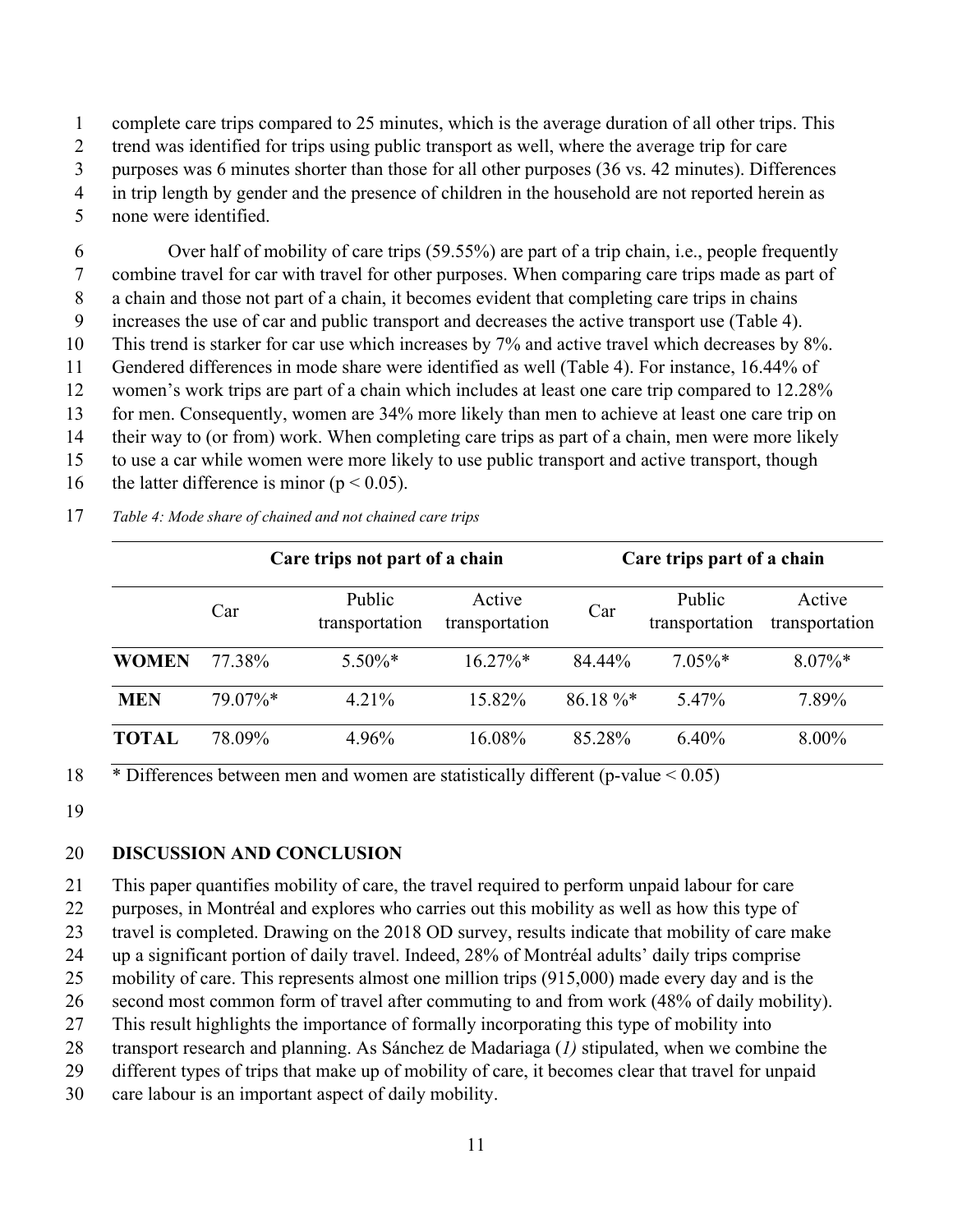- 1 Further, we find that the division of mobility of care is inequitable. Results support previous
- 2 work that has found that women complete the bulk of household-serving trips (*4-7*) and mobility
- 3 of care (*1; 2*). In Montréal, we find that 58.2% of all daily mobility of care trips are completed by
- 4 women. In other words, adult women complete 150,060 more daily care trips than men. This
- 5 inequality was also found proportionally where mobility of care was found to represent 32% of
- 6 women's daily trips compared to 25% of men's trips. These findings are consistent with the time
- 7 working aged (25-54 years old) men and women spend per day fulfilling paid (5 vs. 3.9 hours
- 8 respectively) and unpaid (2.6 vs. 3.8 hours) work in Quebec (*23*).Therefore, a correlation appears
- 9 to exist between time spent in paid and unpaid labour, and time spent traveling for that labour.
- 10 The presence of children in the household was also found to influence mobility of care. Namely,
- 11 the gendered distribution of this type of travel is more inequitable in households with children
- 12 than those without. This finding is supported by previous work finding that mothers escort their
- 13 children at far higher rates than fathers (*6*). Interestingly, women do a greater proportion of
- 14 mobility of care when there are children in the household, but the number of children present
- 15 barely changes this division of mobility of care. Therefore, having children seems to be the
- 16 determining factor in the distribution of mobility of care, rather than the number of children
- 17 present in the household.
- 18 Beyond identifying a gendered distribution in mobility of care, we also find that gender intersect
- 19 with other aspects of identity to influence participation in this form of travel. Namely, when
- 20 considering the distribution of mobility of care across gender and income, it became apparent
- 21 that the gendered gap in the distribution of mobility of care was twice as large in low-income
- 22 households than high income households. While this gendered gap was largest in households
- 23 earning less than \$60,000, an income gradient in the distribution of care work exists whereby
- 24 men and women's participation in this mobility narrows as income increases. This income
- 25 gradient was also found when considering the distribution of mobility of care in households with
- 26 and without children. Taken together, women from lower income households do a greater
- 27 proportion of mobility of care, especially when children are present in the household.
- 28 Future work can examine why income influences the gendered distribution of mobility of care.
- 29 Perhaps higher income households can afford hiring help to complete mobility of care (it is
- 30 interesting to note that this labour would likely be completed by women from lower-income
- 31 households). These results highlight the importance of considering gender in an intersectional
- 32 way: the mobility experiences of women vary across other axes of social difference. Because
- 33 only gender and income are considered in this paper, we call for more research considering how
- 34 the distribution of mobility of care varies not only by income, but by other identities including
- 35 race and ethnicity, age, and (dis)ability. For instance, examining older adults' mobility of care
- 36 might be of interest, as retirement, or the discontinuation of the commute to work, may result in a
- 37 greater proportion of one's daily travel compromising mobility of care.
- 38 Further, while this paper highlights the uneven distribution of mobility of care across gender and
- 39 income, it does not explore the social factors underpinning this inequality. Future research
- 40 examining why this type of travel falls disproportionately on women, especially women from
- 41 lower-income households is needed. For instance, research could examine the socialization of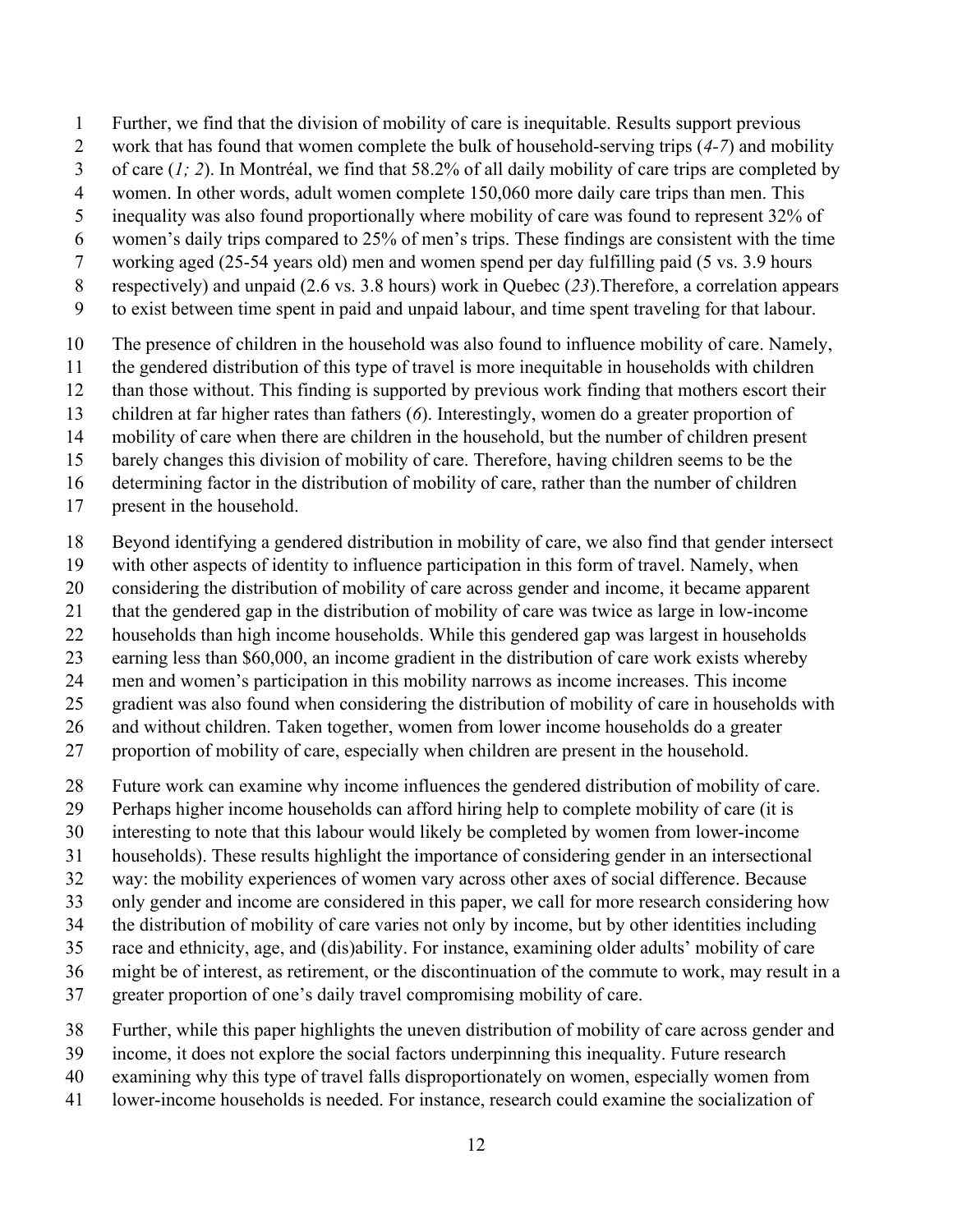- 1 care labour. Further, this paper relies on the male/female gender binary, a categorization that was
- 2 self-reported in the OD survey. Because gender is not a simple binary, we call for more research
- 3 examining the ways in which mobility of care are distributed across more varied gender
- 4 identities.
- 5 Beyond examining who completes mobility of care, we also analyzed how this type of mobility
- 6 is completed. Travel by car was found to be the most common mode used to complete mobility
- 7 of care. In fact, the proportion of trips completed by car for mobility of care was greater than
- 8 those completed for work purposes. Further, an even greater proportion of mobility of care are
- 9 completed by car when completed as part of a trip chain. Given that the bulk of mobility of care
- 10 (89% of total) comprises accompanying someone, picking someone up, and shopping for care
- 11 purposes (Figure 1), and that these trips involve carrying items (i.e., shopping) or escorting
- 12 people (accompanying or dropping off), perhaps they are considered easier to complete by car 13 than by other modes. Indeed, support for this hypothesis has been found in a recent Spanish
- 
- 14 study (*3*).
- 15 Results also show that public transport is proportionally used twice as frequently for work trips
- 16 than for mobility of care. Future work can examine the distribution of mobility of care across
- 17 different types of public transport. For instance, perhaps bus use is more common for this type of
- 18 travel than subway or light rail due to the closer distances between bus stops. Results also
- 19 indicate that care trips are shorter than those for other purposes. Short trips are often put forth as
- 20 ideal trips to complete using sustainable modes such as public transport. This highlights the
- 21 importance of including considerations of this type of mobility in sustainable transport planning. 22 Further, the use of public transport for care trips was highest amongst lower income households.
- 23 Given that traveling by public transport is less expensive than by car, this may indicate that those
- 24 who use public transport for mobility of care do so for cost-saving purposes rather than out of
- 25 convenience. This highlights the importance of making public transport the easy and most
- 26 convenient choice for these short care trips.
- 27 In this research we not only found that mobility of care comprises a significant proportion of
- 28 individuals' daily travel, but that women, and low-income women in particular, complete a
- 29 greater proportion of these trips. Mobility of care trips likely differ from other trips. We found
- 30 that they are shorter than the average trip to work, and they likely also take place closer to the
- 31 home, in the company of children, and/or involve carrying items (e.g., groceries). Therefore, it is
- 32 important that practitioners explicitly consider this significance form of travel with unique needs
- 33 in transport planning. For instance, rather than focus on the trip to work as the de facto
- 34 destination in travel models, researchers can instead explore modelling with care-locations
- 35 destinations.
- 36 Further, people use public transport less, and cars and active modes more, to complete mobility
- 37 of care than the commute to work. Therefore, public transport practitioners, in particular, should
- 38 plan for this type of travel. This might involve re-considering where public transit routes and
- 39 stops are located to improve accessibility to locations where care activities occur. Indeed, access
- 40 to jobs is the usual destination used when generating accessibility metrics. Perhaps shifting
- 41 toward different types of destinations, such as locations where care takes place (e.g., daycares,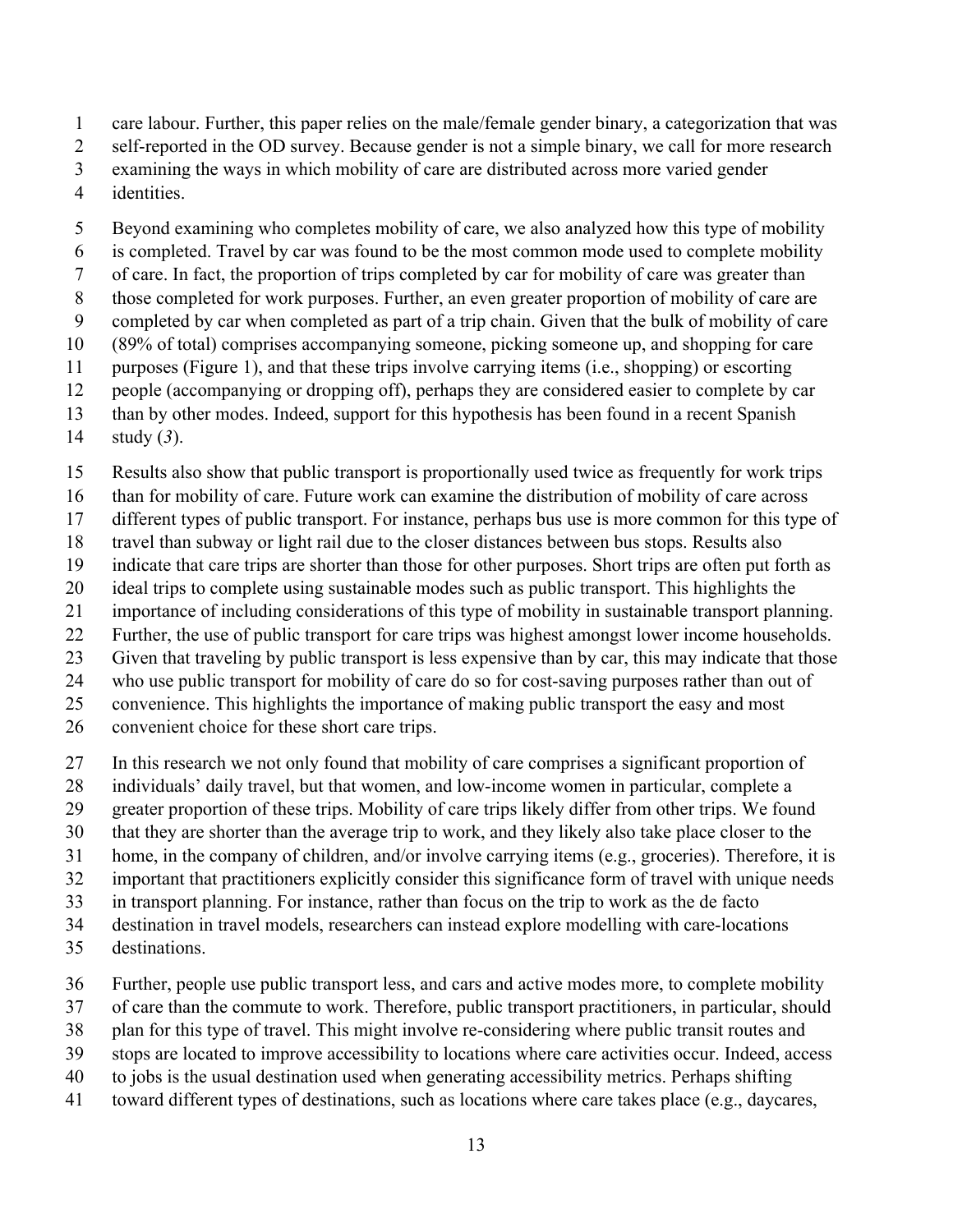- 1 grocery stores, schools), would result in accessibility metrics that better represent women's travel
- 2 needs.
- 3 Additionally, payment systems that charge two fares when passengers trip chain
- 4 disproportionality financially burden women, especially low-income women, as they complete
- 5 mobility of care (an already unpaid form of labour). Charging fares according to travel time
- 6 rather than travel routes (e.g., one fare for every 2hrs travelling on the system rather than every
- 7 continuous trip) would make trip-chaining using transit more cost effective. Further, public
- 8 transit designs that accommodate children, strollers, and carrying items might make mobility of
- 9 care using public transport more convenient and encourage people to complete this travel by
- 10 public transport. Doing so would not only promote sustainable travel in the city; it would also
- 11 benefit women, and low-income women in particular, who complete the bulk of mobility of care.
- 12 Increased attention to and considerations of mobility of care may answer recent calls to integrate
- 13 gender equity in urban planning (24; 25).

# 14 **ACKNOWLEDGEMENTS**

- 15 The authors would like to thank Pegah Nouri from the Autorité Régionale de Transport
- 16 Métropolitain (ARTM) for providing access to the OD-survey used in the analysis. This research
- 17 was funded by the Natural Sciences Research Council of Canada (NSERC) project number
- 18 RGPIN-2018-04501.

## 19 **AUTHOR CONTRIBUTION**

- 20 The authors confirm contribution to the paper as follows: study conception and design:
- 21 Ravensbergen, Fournier, & El-Geneidy; data collection: Fournier; analysis and interpretation of
- 22 results: Ravensbergen, Fournier & El-Geneidy; draft manuscript preparation: Ravensbergen,
- 23 Fournier, & El-Geneidy. All authors reviewed the results and approved the final version of the

14

- 24 manuscript.
- 25

# 26

27

28

29

30

31

32

33

34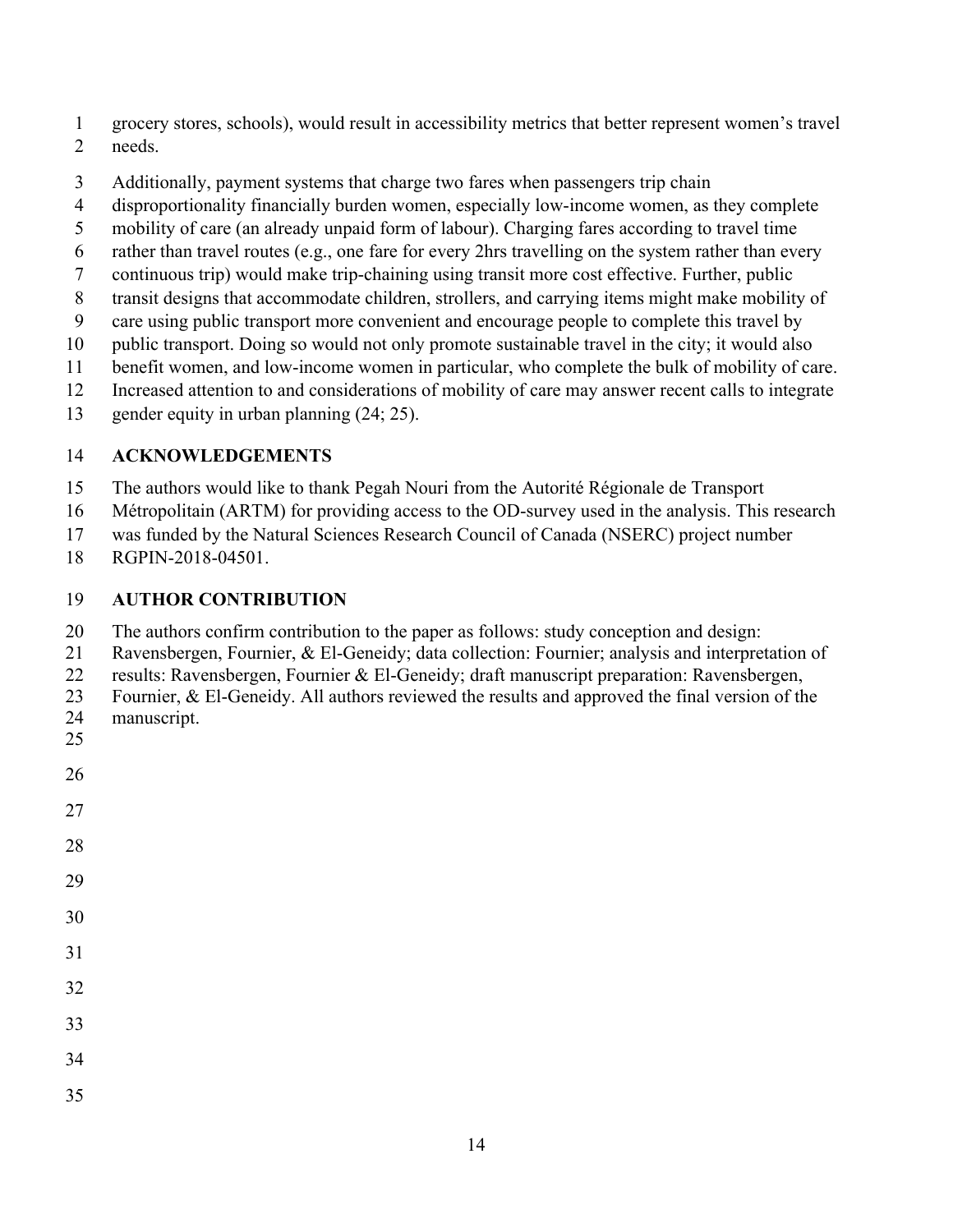### 1 **WORKS CITED**

- 2 [1] Sánchez de Madariaga, I. Mobility of Care: Introducing New Concepts in Urban Transport.In
- 3 *Fair Shared Cities: the Impact of Gender Planning in Europe*, 2013.
- 4 [2] Sanchez de Madariaga, I., Zucchini, E. . Measuring Mobilities of Care, a Challenge for
- 5 Transport Agendas.In *Integrating Gender into Transport Planning*, 2019.
- 6 [3] Maciejewska, M., Miralles-Guasch, C. . "I Have Children and Thus I drive": Perceptions and
- 7 Motivations of Modal Choice Among Suburban Commuting Mothers. *Finisterra,* Vol. 110,
- 8 2019, pp. 55-74.
- 9 [4] Root, A. Women, travel, and the idea of 'sustainable transport'. *Transport Reviews,* Vol. 20, 10 No. 3, 2000, pp. 369-383.
- 11 [5] Sweet, M., and P. Kanaroglou. Gender differences: The role of travel and time use in
- 12 subjective well-being. *Transportation Research Part F: Traffic Psychology and Behaviour,* Vol.
- 13 40, 2016, pp. 23-34.
- 14 [6] McDonald, N. Exploratory analysis of children's travel patterns. *Transportation research*
- 15 *record,* Vol. 1977, No. 1, 2006, pp. 1-7.
- 16 [7] Plyushteva, A., and T. Schwanen. Care-related journeys over the life course: Thinking
- 17 mobility biographies with gender, care and the household. *Geoforum,* Vol. 97, 2018, pp. 131-
- 18 141.
- 19 [8] Schwanen, T. I., M. P. Kwan, and F. Ren. The Internet and the gender division of household 20 labour. *The Geographical Journal,* Vol. 180, No. 1, 2014, pp. 52-64.
- 
- 21 [9] Krantz-Kent, R. Measuring time spent in unpaid household work: results from the American
- 22 Time Use Survey.In *Monthly Labour Review*, U.S. Bureau of Labor Statistics, 2009. pp. 46-59.
- 23 [10] Statistique Canada. Tableau 45-10-0014-01 Moyenne de temps consacré en heures par jour
- 24 à diverses activités par groupe d'âge et sexe, 15 ans et plus, Canada et provinces.In, 2017.
- 25 [11] Smith, P. Elder care, gender, and work: The work–family issue of the 21st century. *Berkeley*
- 26 *Journal of Employment and Labor Law,* Vol. 25, No. 2, 2004, pp. 351-399.
- 27 [12] Schwanen, T. Gender differences in chauffeuring children among dual-earner families. *The*
- 28 *Professional Geographer,* Vol. 59, No. 4, 2007, pp. 447-462.
- 29 [13] Crenshaw, K. Demarginalizing the intersection of race and sex: A black feminist critique of
- 30 antidiscrimination doctrine, feminist theory and antiracist politics. *u. Chi. Legal f.*, 1989, p. 139.
- 31 [14] Ravensbergen, L., R. Buliung, and S. Sersli. Vélomobilities of care in a low-cycling city.
- 32 *Transportation research. Part A, Policy and practice,* Vol. 134, 2020, pp. 336-347.
- 33 [15] Sersli, S., M. Gislason, N. Scott, and M. Winters. Riding alone and together: Is mobility of
- 34 care at odds with mothers' bicycling? *Journal of Transport Geography,* Vol. 83, 2020.
- 35 [16] Montoya-Robledo, V., L. Montes Calero, V. Bernal Carvajal, D. Galarza Molina, W.
- 36 Pipicano, A. J. Peña, C. Pipicano, J. López Valderrama, M. Fernández, I. Porras, N. Arias, and L.
- 37 Miranda. Gender stereotypes affecting active mobility of care in Bogotá. *Transportation*
- 38 *Research Part D: Transport and Environment,* Vol. 86, 2020, p. 102470.
- 39 [17] Croucher, K., R. Gilroy, M. Bevan, and K. Attuyer. The mobilities of care in later life:
- 40 exploring the relationship between caring and mobility in the lives of older people. *Ageing and*
- 41 *Society,* Vol. 41, No. 8, 2021, pp. 1788-1809.
- 42 [18] Werner, S., G. Auslander, N. Shoval, T. Gitlitz, R. Landau, and J. Heinik. Caregiving
- 43 burden and out-of-home mobility of cognitively impaired care-recipients based on GPS tracking.
- 44 *International Psychogeriatrics,* Vol. 24, No. 11, 2012, pp. 1836-1845.